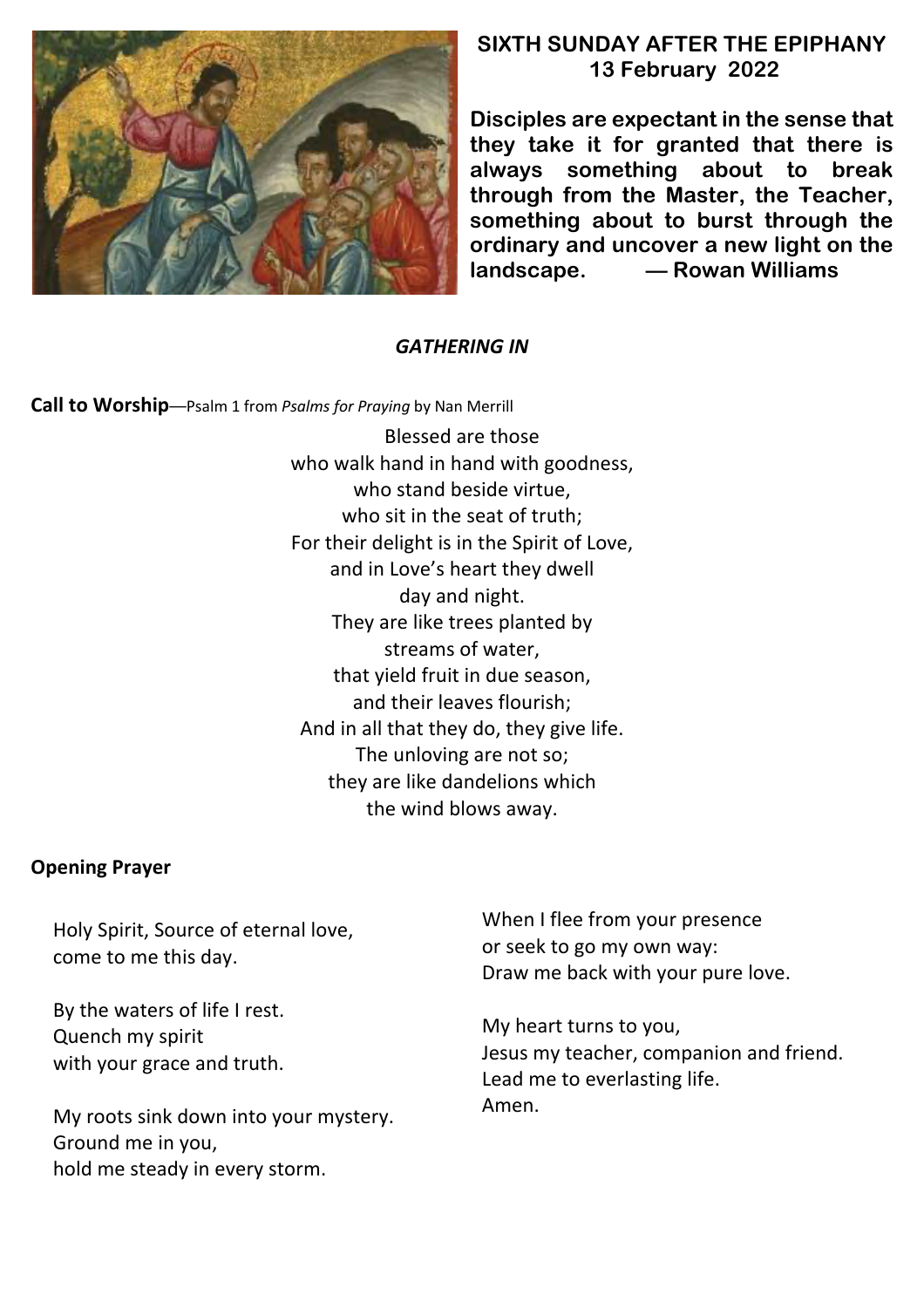#### *ENCOUNTERING THE LIVING WORD*

*After calling the fishers as disciples, the Gospel gives the rest of the chapter over to Jesus' inaugural teaching. The portion you will read today puts Jesus in the midst of a large crowd. But notice he will turn to his disciples––those who have left everything behind to follow––for this lesson. Listen with the ear of your heart for the living Word.*

# **Scripture Reading**––Luke 6:17–26

Jesus came down with the twelve and stood on a level place, with a great crowd of his disciples and a great multitude of people from all Judea, Jerusalem, and the coast of Tyre and Sidon. They had come to hear him and to be healed of their diseases; and those who were troubled with unclean spirits were cured. And all in the crowd were trying to touch him, for power came out from him and healed all of them.

Then Jesus looked up at his disciples and said: "Blessed are you who are poor, for yours is the kingdom of God. "Blessed are you who are hungry now, for you will be filled. "Blessed are you who weep now, for you will laugh.

 "Blessed are you when people hate you, and when they exclude you, revile you, and defame you on account of the Son of Man. Rejoice in that day and leap for joy, for surely your reward is great in heaven; for that is what their ancestors did to the prophets.

 "But woe to you who are rich, for you have received your consolation. "Woe to you who are full now, for you will be hungry. "Woe to you who are laughing now, for you will mourn and weep. "Woe to you when all speak well of you, for that is what their ancestors did to the false prophets."

## **Personal Reflection**

- What word or few words stand out for you at this time?
- What might the Spirit be saying to you in them? How do they speak into what is happening in your life right now?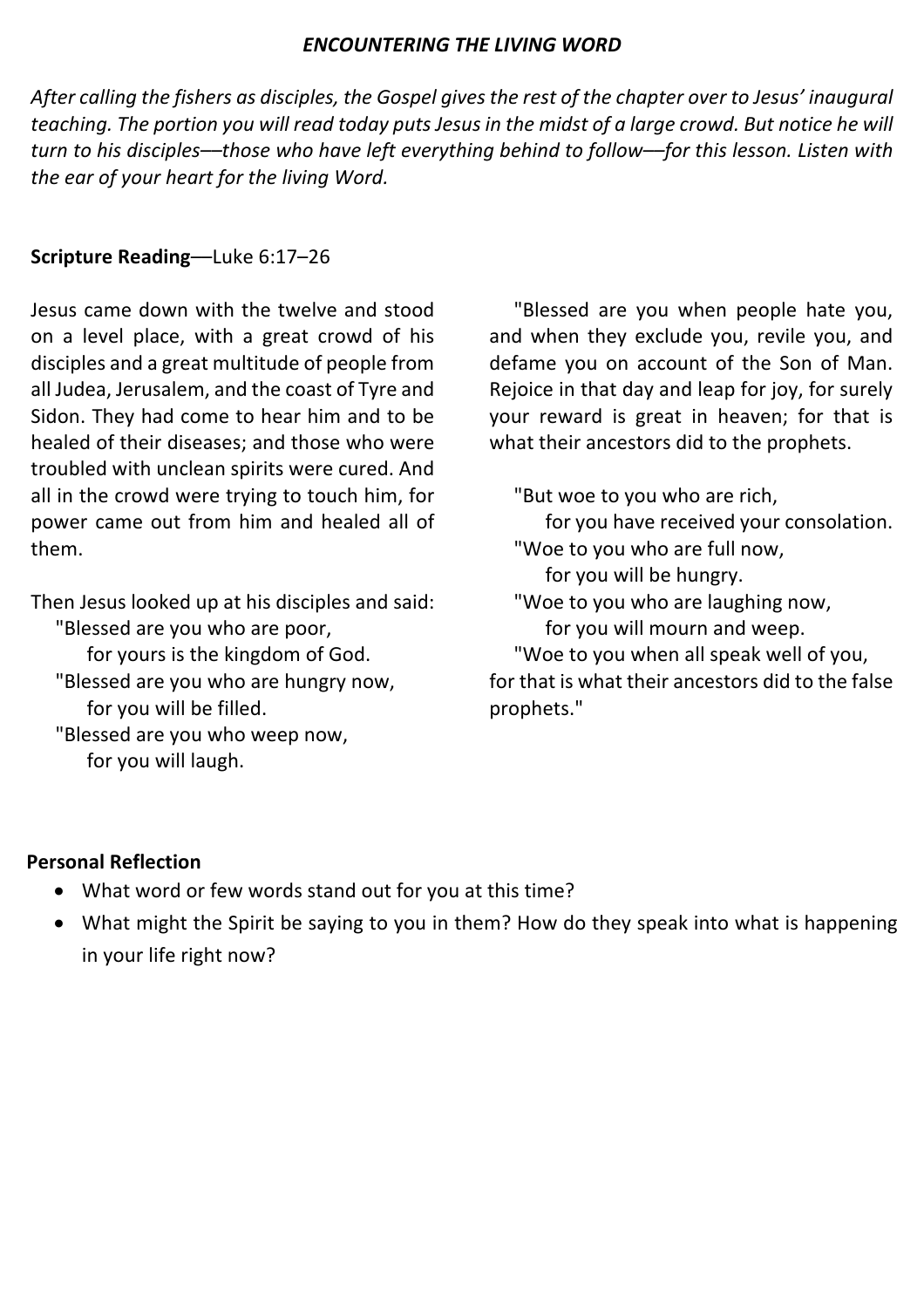#### **Reflection on the Word**—Rev. Christine Gilbert for St. Andrew's Uniting Church

After gathering together the twelve, Jesus begins to teach them about God and God's vision for the world. This is the true definition of what it means to be a disciple––a student of the master.

We, too, are called to be disciples––students of Jesus––for the Christian life is made up of lifelong learning. Given that we are created by God and made in the image of God, we might view discipleship as being a reminder of who we are. Rather than being a stretch toward that which is beyond ourselves––like an external idea of perfectionism or moral high ground––growth in the Christian life takes us deeper into who we have been created to be.

That said, even the most studious among us may find being a student of Jesus challenging from time to time. The process itself is necessarily like my struggle to transition from mathematics to algebra. Some of you might remember the year when math goes from digits and definitive answers to letters which denote variables. (2xs, 3ys and parenthesis) What?! This isn't English class… how did those letters get in there?!

In a similar way, discipleship involves being jarred out of our usual perspectives and previously obtained knowledge. In order to mature and grow, there must come a shock to the system that––if we let it––can plunge the roots of our faith deeper into God and cause our love to branch out in new and fruitful ways. Today's Gospel reading attempts to do just that––jar us out of our comfortable position–– though we may not recognise it at first.

 Blessed are you who are poor, for yours is the kingdom of God. Blessed are you who are hungry now, for you will be filled. Blessed are you who weep now, for you will laugh.

The beatitudes, as they are called, might be so familiar they have lost their edginess. We may hear in them only consolation––that is, hopeful words when we and those we love are poor, in need, or sorrowful. But the teachings of Jesus were *and remain* prophetic, revolutionary and instructive. So, unlike Matthew's version that only includesthe blessings, Luke goes on to pair each blessing with a corresponding woe.

Woe to you who are rich,

for you have received your consolation. Woe to you who are full now,

for you will be hungry.

 Woe to you who are laughing now for you will mourn and weep.

One might question his technique here. I mean, is this *really* the message Jesus wants to convey at the start of his ministry? It is so unlike the spin and positive announcements we see from our leaders as state and national elections loom on the horizon.

Well, in short… *yes*.

For in this teaching, the Gospel makes the trajectory of the Christian life and the kind of community we are called to be abundantly clear. As a septuagenarian friend recently said to me, "If I am growing increasingly poor as I move towards death, then I am heading in the right direction."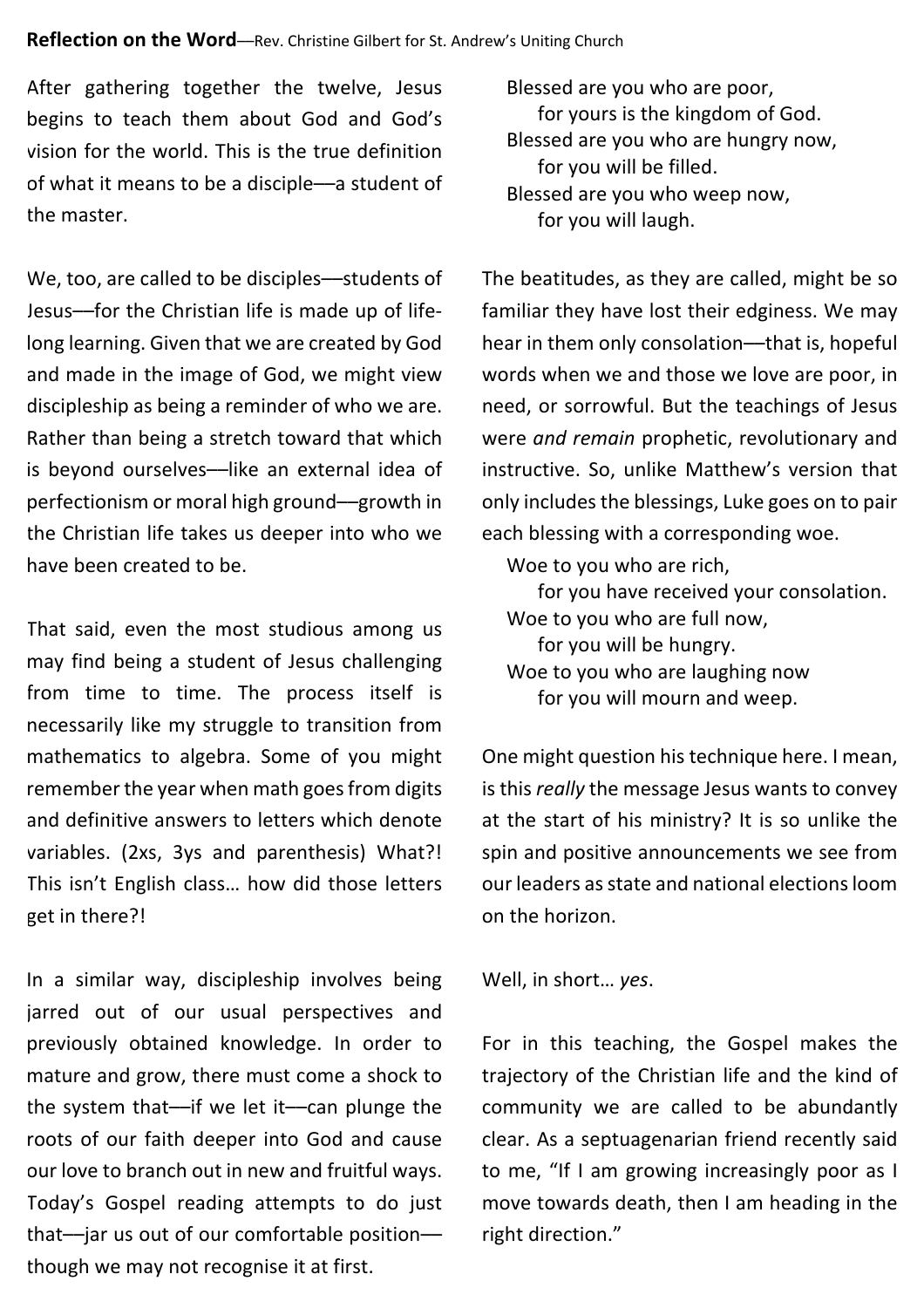Jesus' teachings are unambiguous and uncompromising. They call into question many of the views and priorities that are promoted by our culture and, for this reason, they can be offensive. It is this offense, this rattling to the core, that has the most to teach us––if we (like my septuagenarian friend) have the courage to sit with the rattling and let it speak.

As an example, we might think of the responses following the appearance of Brittany Higgins and Grace Tame on the Press Club last week. Theirs was a no-holds-barred presentation. They expressed freely their disappointment, anger and fed-upness at the abusive systems that are sustained by silence and inaction, especially on the part of government leaders. Many felt unnerved if not deeply offended by Brittany Higgins and Grace Tame.

Yet these two women are in good company. For as Jesus taught and many throughout history have shown, speaking truth to power and standing in solidarity with the wounded and marginalised usually creates a stir. So, might it be that in our strong reactions to this stirring exists a seed that leads to growth? Rather than hardening our hearts with judgement or avoiding change with a quick dismissal, might we hear the Spirit of Christ speak to us in the upset, the rub, and even the offense?

Another difference between Matthew and Luke is the location of the teaching we heard today. In an attempt to identify Jesus with Moses, and in particular his reception of the commandments from God on Mount Sinai, Matthew places Jesus on a mountain for his inaugural lesson.

By contrast, Luke makes a point of situating Jesus on the plain. Luke's Jesus is *among and with*. We see him giving instruction *for life in the midst of life*. We might say Luke's Jesus is on our level and perhaps even a little in our face. He does not remain at a distance but is always walking into homes, sitting at tables, moving alongside and generally interrupting things with heavenly wisdom.

I find this difference hopeful and encouraging. Sometimes we think being a student of Jesus is a special venture for particular people. It's for those who are trained, set apart, professionals. The average Joe or Jane, on the other hand, reads the Bible and has trouble making sense of it; it does nothing for us, if we attempt it at all.

Or we sit down to pray and get restless and distracted; it doesn't seem to accomplish anything besides causing us to remember all the things that are not getting done as we sit there. Consequently, we might wrongly conclude that "spiritual stuff" is not for us. We're happy to "leave it to the experts." But Luke's placement of Jesus among the disciples on the plain assures us this is absolutely not the case.

Christ meets us *right where we are* and each moment contains wisdom for those who choose to see and hear.

On Monday, the spirituality group for women gathered at the Botanic Garden to explore photography as a spiritual practice. After a brief introduction that included a few suggestions for how we might spend our time, the women were off in different directions.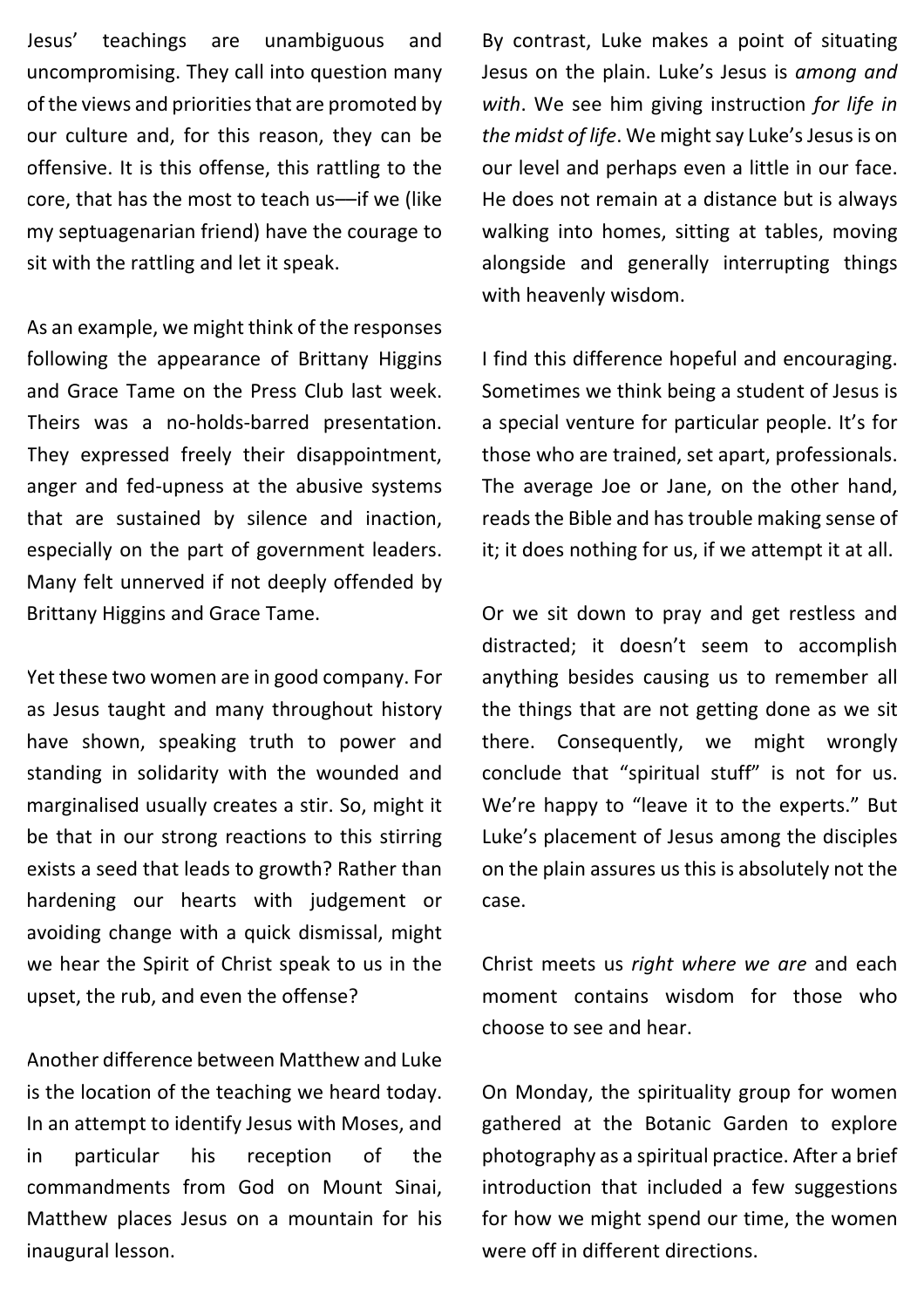For an hour, they sauntered through the gardens. I spied them kneeling down to look closely at a plant, pausing to take in the sky or watch a bird. They appeared to be simply enjoying the garden, but their recollections afterward confirmed they were being disciples. They beheld and heard the Word of God woven in and through all things.

When they returned to the circle, each one spoke of a unique experience and insight. None of the stories or revelations were the same. Same garden, same Spirit speaking. But each one of us received personalised wisdom and encouragement.

Friends, the true demise of the church throughout history has always been a lack of discipleship among its members. Leaders and people alike become malformed, rigid and unloving when we stop listening for and being formed in the Spirit of Christ. And just because we are in church and do churchy things does not mean we are being students of Jesus.

The need for those who seek to *know and live* the loving way of Jesus is great in our world. We have a significant contribution to make. And the renewal of genuine faith and Christian community always begins through return, the remembrance of who we are and why we've been created. So may we be like the trees in this morning's psalm, planted by the waters of life, expectant and drinking deeply of the Spirit's grace and love everywhere.

**Song** Song **"We are Dreamers"** written and performed by Pat Mayberry

We are dreamers daring believers in love, we are We are creators justice, peace makers, we are, we are

And we will reach high like the tall trees to the sky and with our hearts strong we'll sing this dreamer's song May the darkness be our shelter and the light an open door cuz' there's a place of all our faithfulness Of this, our hearts are sure.

We are healers passionate weavers of love, we are We are lovers, blesséd, belovéd we are, we are

We are survivors, fighters, revivers of love, we are Earth's sacred keepers, restless truth seekers, we are, we are

You can listen to this song on Spotify, Apple Music or by following this YouTube link: https://www.youtube.com/watch?v=6uD8uANY440